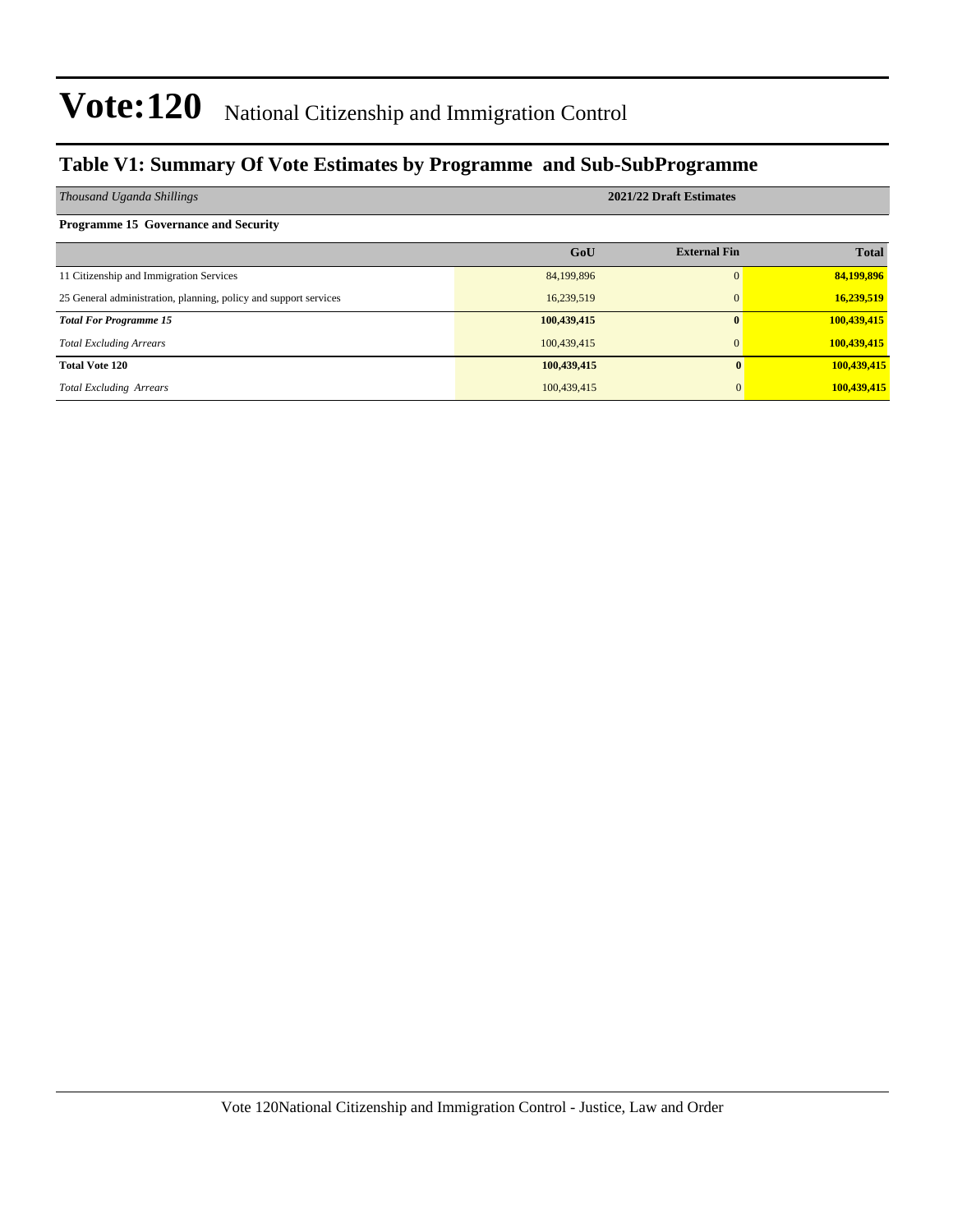### **Table V2: Summary Of Vote Estimates by Sub-SubProgramme,Department and Project**

| Thousand Uganda Shillings                                                         |                  | 2020/21 Approved Budget |                  |              | 2021/22 Draft Estimates |                               |              |  |
|-----------------------------------------------------------------------------------|------------------|-------------------------|------------------|--------------|-------------------------|-------------------------------|--------------|--|
| Sub-SubProgramme 11 Citizenship and Immigration Services                          |                  |                         |                  |              |                         |                               |              |  |
| <b>Recurrent Budget Estimates</b>                                                 | <b>Wage</b>      | Non-Wage                | <b>AIA</b>       | <b>Total</b> | <b>Wage</b>             | Non-Wage                      | <b>Total</b> |  |
| 02 Inspection and Legal Services                                                  | $\mathbf{0}$     | 1,970,860               | $\boldsymbol{0}$ | 1,970,860    | $\boldsymbol{0}$        | 2,771,866                     | 2,771,866    |  |
| 03 Citizenship and Passport Control                                               | $\Omega$         | 68,748,316              | $\mathbf{0}$     | 68,748,316   | $\overline{0}$          | 60,596,493                    | 60,596,493   |  |
| 04 Immigration Control                                                            | $\mathbf{0}$     | 10,604,380              | $\overline{0}$   | 10,604,380   | $\overline{0}$          | 11,604,380                    | 11,604,380   |  |
| <b>Total Recurrent Budget Estimates for Sub-</b><br><b>SubProgramme</b>           | $\bf{0}$         | 81,323,556              | $\bf{0}$         | 81,323,556   | $\bf{0}$                | 74,972,740                    | 74,972,740   |  |
| <b>Development Budget Estimates</b>                                               | <b>GoU Dev't</b> | <b>External Fin</b>     | <b>AIA</b>       | <b>Total</b> |                         | <b>GoU Dev't External Fin</b> | <b>Total</b> |  |
| 1671 Retooling the National Citizenship and Immigration<br>Control                | 10,240,086       | $\mathbf{0}$            | $\mathbf{0}$     | 10,240,086   | 9,227,157               | $\overline{0}$                | 9,227,157    |  |
| <b>Total Development Budget Estimates for Sub-</b><br><b>SubProgramme</b>         | 10.240.086       | $\mathbf{0}$            | $\bf{0}$         | 10.240.086   | 9,227,157               | $\mathbf{0}$                  | 9,227,157    |  |
|                                                                                   | GoU              | <b>External Fin</b>     | <b>AIA</b>       | <b>Total</b> | GoU                     | <b>External Fin</b>           | <b>Total</b> |  |
| <b>Total For Sub-SubProgramme 11</b>                                              | 91,563,641       | $\bf{0}$                | $\bf{0}$         | 91,563,641   | 84,199,896              | $\mathbf{0}$                  | 84,199,896   |  |
| <b>Total Excluding Arrears</b>                                                    | 90,550,713       | $\mathbf{0}$            | $\mathbf{0}$     | 90,550,713   | 84,199,896              | $\Omega$                      | 84,199,896   |  |
| Sub-SubProgramme 25 General administration, planning, policy and support services |                  |                         |                  |              |                         |                               |              |  |
| <b>Recurrent Budget Estimates</b>                                                 | <b>Wage</b>      | Non-Wage                | <b>AIA</b>       | <b>Total</b> | <b>Wage</b>             | Non-Wage                      | <b>Total</b> |  |
| 01 Office of the Director                                                         | 4,417,489        | 8,896,030               | $\mathbf{0}$     | 13,313,518   | 5,244,171               | 10,995,348                    | 16,239,519   |  |
| <b>Total Recurrent Budget Estimates for Sub-</b><br><b>SubProgramme</b>           | 4,417,489        | 8.896.030               | $\bf{0}$         | 13,313,518   | 5,244,171               | 10,995,348                    | 16,239,519   |  |
|                                                                                   | GoU              | <b>External Fin</b>     | <b>AIA</b>       | <b>Total</b> | GoU                     | <b>External Fin</b>           | <b>Total</b> |  |
| <b>Total For Sub-SubProgramme 25</b>                                              | 13,313,518       | $\bf{0}$                | $\bf{0}$         | 13,313,518   | 16,239,519              | $\bf{0}$                      | 16,239,519   |  |
| <b>Total Excluding Arrears</b>                                                    | 13,310,974       | $\boldsymbol{0}$        | $\boldsymbol{0}$ | 13,310,974   | 16,239,519              | $\overline{0}$                | 16,239,519   |  |
| <b>Total Vote 120</b>                                                             | 104,877,160      | 0                       | $\bf{0}$         | 104,877,160  | 100,439,415             | $\bf{0}$                      | 100,439,415  |  |
| <b>Total Excluding Arrears</b>                                                    | 103,861,686      | $\mathbf{0}$            | $\mathbf{0}$     | 103,861,686  | 100,439,415             | $\mathbf{0}$                  | 100,439,415  |  |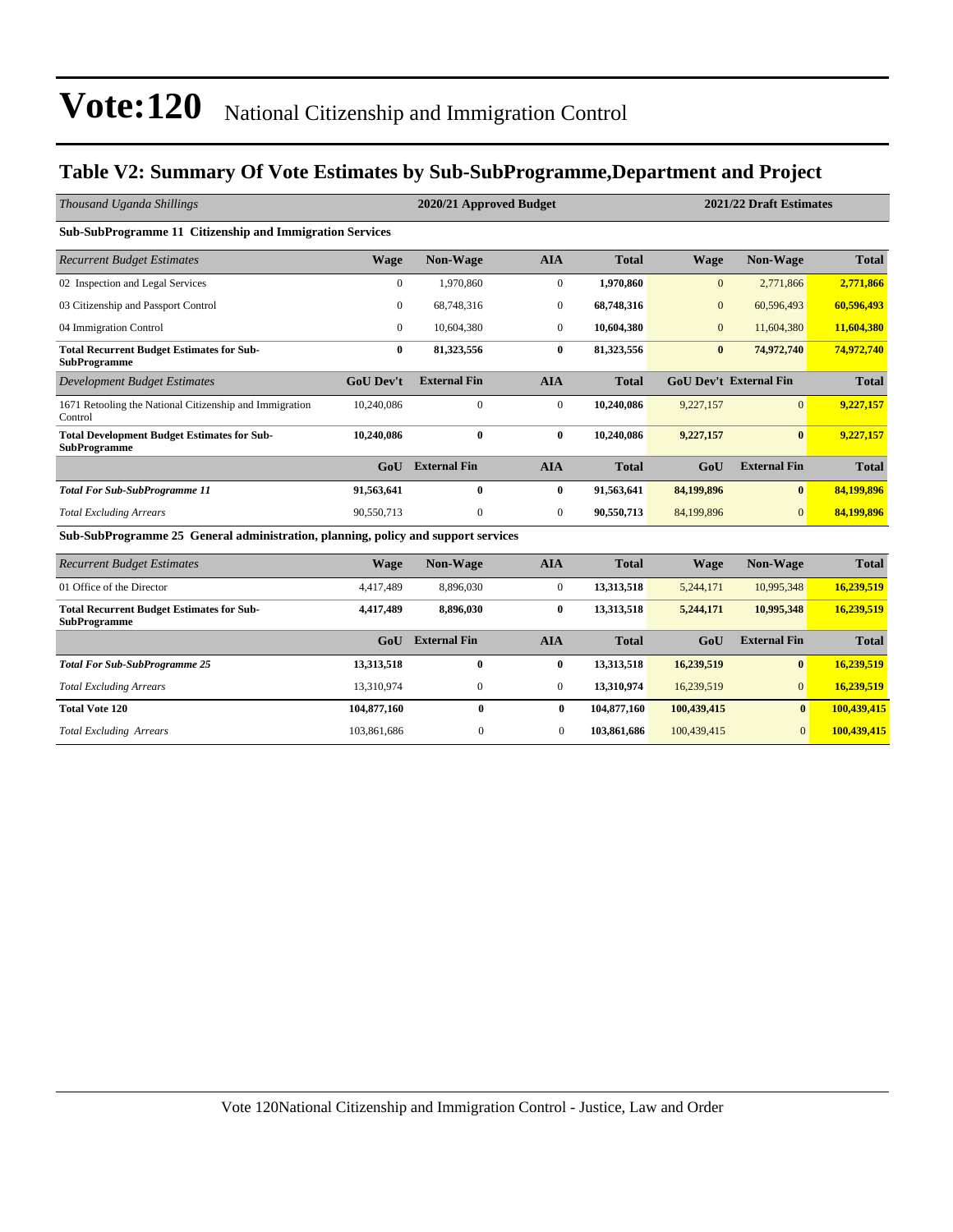### **Table V3: Summary Vote Estimates by Item**

| Thousand Uganda Shillings                                   |            | 2020/21 Approved Budget |          |                  | 2021/22 Draft Estimates |                     |              |  |
|-------------------------------------------------------------|------------|-------------------------|----------|------------------|-------------------------|---------------------|--------------|--|
|                                                             | GoU        | <b>External Fin</b>     | AIA      | <b>Total</b>     | GoU                     | <b>External Fin</b> | <b>Total</b> |  |
| <b>Employees, Goods and Services (Outputs Provided)</b>     | 94,634,530 | $\bf{0}$                | $\bf{0}$ | 94,634,530       | 91,212,258              | $\bf{0}$            | 91,212,258   |  |
| 211101 General Staff Salaries                               | 4,417,489  | $\bf{0}$                | 0        | 4,417,489        | 5,244,171               | $\bf{0}$            | 5,244,171    |  |
| 211103 Allowances (Inc. Casuals, Temporary)                 | 5,737,671  | $\bf{0}$                | 0        | 5,737,671        | 7,028,914               | $\bf{0}$            | 7,028,914    |  |
| 212102 Pension for General Civil Service                    | 296,371    | $\bf{0}$                | 0        | 296,371          | 316,680                 | $\bf{0}$            | 316,680      |  |
| 213001 Medical expenses (To employees)                      | 416,640    | $\bf{0}$                | 0        | 416,640          | 354,631                 | $\bf{0}$            | 354,631      |  |
| 213002 Incapacity, death benefits and funeral expenses      | 140,000    | $\bf{0}$                | 0        | 140,000          | 140,000                 | $\bf{0}$            | 140,000      |  |
| 213004 Gratuity Expenses                                    | 272,272    | $\bf{0}$                | 0        | 272,272          | 304,692                 | $\bf{0}$            | 304,692      |  |
| 221001 Advertising and Public Relations                     | 568,291    | $\bf{0}$                | 0        | 568,291          | 523,770                 | $\bf{0}$            | 523,770      |  |
| 221002 Workshops and Seminars                               | 820,140    | $\bf{0}$                | 0        | 820,140          | 1,637,500               | $\bf{0}$            | 1,637,500    |  |
| 221003 Staff Training                                       | 468,000    | $\bf{0}$                | 0        | 468,000          | 870,200                 | $\bf{0}$            | 870,200      |  |
| 221006 Commissions and related charges                      | 1,060,096  | $\bf{0}$                | 0        | 1,060,096        | 1,144,641               | $\bf{0}$            | 1,144,641    |  |
| 221007 Books, Periodicals & Newspapers                      | 57,492,344 | $\bf{0}$                | 0        | 57,492,344       | 42,138,920              | $\bf{0}$            | 42,138,920   |  |
| 221008 Computer supplies and Information Technology<br>(TT) | 5,633,800  | $\bf{0}$                | 0        | 5,633,800        | 5,716,830               | $\bf{0}$            | 5,716,830    |  |
| 221009 Welfare and Entertainment                            | 2,648,666  | $\bf{0}$                | 0        | 2,648,666        | 3,526,280               | $\bf{0}$            | 3,526,280    |  |
| 221010 Special Meals and Drinks                             | 100,000    | $\bf{0}$                | 0        | 100,000          | 924,170                 | $\bf{0}$            | 924,170      |  |
| 221011 Printing, Stationery, Photocopying and Binding       | 919,221    | $\bf{0}$                | 0        | 919,221          | 1,604,720               | $\bf{0}$            | 1,604,720    |  |
| 221012 Small Office Equipment                               | 806,194    | $\bf{0}$                | 0        | 806,194          | 1,063,500               | $\bf{0}$            | 1,063,500    |  |
| 221016 IFMS Recurrent costs                                 | 65,000     | $\bf{0}$                | 0        | 65,000           | 65,000                  | $\bf{0}$            | 65,000       |  |
| 221017 Subscriptions                                        | 42,000     | $\bf{0}$                | 0        | 42,000           | 6,000                   | $\bf{0}$            | 6,000        |  |
| 221020 IPPS Recurrent Costs                                 | 50,000     | $\bf{0}$                | 0        | 50,000           | 50,000                  | $\bf{0}$            | 50,000       |  |
| 222001 Telecommunications                                   | 318,300    | $\bf{0}$                | 0        | 318,300          | 348,800                 | $\bf{0}$            | 348,800      |  |
| 222002 Postage and Courier                                  | 300,000    | $\bf{0}$                | 0        | 300,000          | 400,000                 | $\bf{0}$            | 400,000      |  |
| 222003 Information and communications technology<br>(ICT)   | 889,500    | $\bf{0}$                | 0        | 889,500          | 3,003,879               | $\bf{0}$            | 3,003,879    |  |
| 223003 Rent – (Produced Assets) to private entities         | 902,400    | $\bf{0}$                | 0        | 902,400          | 1,057,600               | $\bf{0}$            | 1,057,600    |  |
| 223004 Guard and Security services                          | 100,000    | $\bf{0}$                | 0        | 100,000          | 200,000                 | $\bf{0}$            | 200,000      |  |
| 223005 Electricity                                          | 513,060    | $\bf{0}$                | 0        | 513,060          | 532,600                 | $\bf{0}$            | 532,600      |  |
| 223006 Water                                                | 180,202    | $\bf{0}$                | 0        | 180,202          | 212,750                 | $\bf{0}$            | 212,750      |  |
| 223007 Other Utilities- (fuel, gas, firewood, charcoal)     | 70,200     | $\bf{0}$                | 0        | 70,200           | 96,000                  | $\bf{0}$            | 96,000       |  |
| 224001 Medical Supplies                                     | $\bf{0}$   | $\bf{0}$                | $\bf{0}$ | $\boldsymbol{0}$ | 1,300,000               | $\boldsymbol{0}$    | 1,300,000    |  |
| 224004 Cleaning and Sanitation                              | 72,000     | $\bf{0}$                | 0        | 72,000           | 100,000                 | $\bf{0}$            | 100,000      |  |
| 224005 Uniforms, Beddings and Protective Gear               | 713,526    | $\boldsymbol{0}$        | 0        | 713,526          | 723,526                 | $\bf{0}$            | 723,526      |  |
| 225001 Consultancy Services- Short term                     | 422,660    | $\bf{0}$                | 0        | 422,660          | 240,000                 | $\bf{0}$            | 240,000      |  |
| 227001 Travel inland                                        | 2,470,126  | $\bf{0}$                | 0        | 2,470,126        | 2,224,000               | $\bf{0}$            | 2,224,000    |  |
| 227002 Travel abroad                                        | 1,919,514  | $\bf{0}$                | 0        | 1,919,514        | 2,630,960               | $\bf{0}$            | 2,630,960    |  |
| 227003 Carriage, Haulage, Freight and transport hire        | 264,355    | $\bf{0}$                | 0        | 264,355          | 300,000                 | $\bf{0}$            | 300,000      |  |
| 227004 Fuel, Lubricants and Oils                            | 2,334,840  | $\boldsymbol{0}$        | 0        | 2,334,840        | 2,764,206               | $\bf{0}$            | 2,764,206    |  |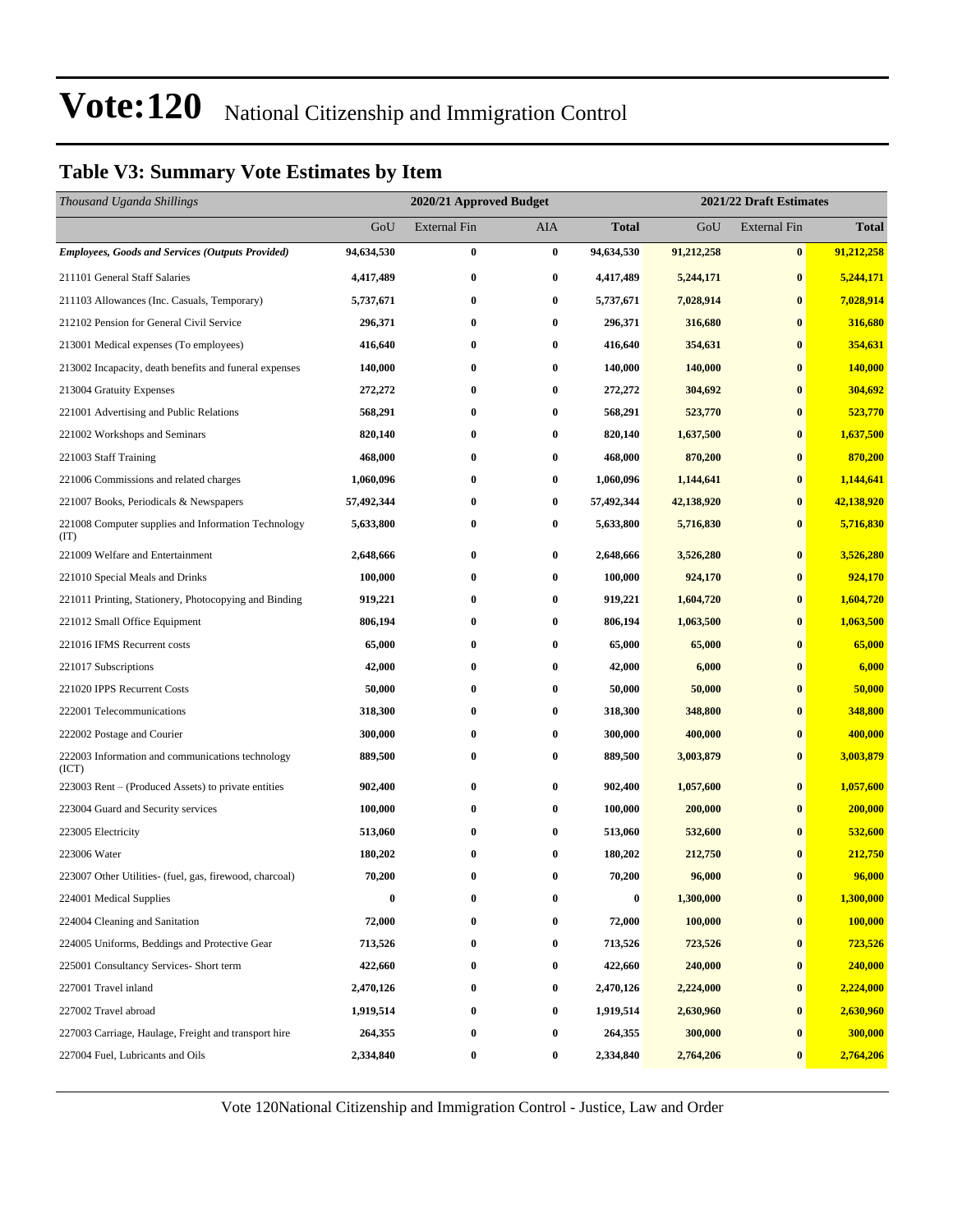| 228001 Maintenance - Civil                               | 310,000     | $\bf{0}$     | $\bf{0}$       | 310,000     | 1,220,000   | $\bf{0}$       | 1,220,000               |
|----------------------------------------------------------|-------------|--------------|----------------|-------------|-------------|----------------|-------------------------|
| 228002 Maintenance - Vehicles                            | 380,000     | $\bf{0}$     | $\bf{0}$       | 380,000     | 643,318     | $\bf{0}$       | 643,318                 |
| 228003 Maintenance – Machinery, Equipment &<br>Furniture | 479,650     | $\bf{0}$     | $\bf{0}$       | 479,650     | 510,000     | $\mathbf{0}$   | 510,000                 |
| 273101 Medical expenses (To general Public)              | 40,000      | $\bf{0}$     | $\bf{0}$       | 40,000      | 44,000      | $\bf{0}$       | 44,000                  |
| <b>Investment</b> (Capital Purchases)                    | 9,227,157   | $\bf{0}$     | $\bf{0}$       | 9,227,157   | 9,227,157   | $\bf{0}$       | 9,227,157               |
| 311101 Land                                              | 200,000     | $\bf{0}$     | $\bf{0}$       | 200,000     | 500,000     | $\mathbf{0}$   | 500,000                 |
| 312101 Non-Residential Buildings                         | 75,000      | $\bf{0}$     | $\bf{0}$       | 75,000      | 3,755,000   | $\bf{0}$       | 3,755,000               |
| 312102 Residential Buildings                             | 140,000     | $\bf{0}$     | 0              | 140,000     | $\bf{0}$    | $\bf{0}$       | $\bf{0}$                |
| 312201 Transport Equipment                               | 900,000     | $\bf{0}$     | 0              | 900,000     | 1,150,000   | $\bf{0}$       | 1,150,000               |
| 312202 Machinery and Equipment                           | 7,578,657   | $\bf{0}$     | 0              | 7,578,657   | 3,600,000   | $\bf{0}$       | 3,600,000               |
| 312203 Furniture & Fixtures                              | 333,500     | $\bf{0}$     | $\bf{0}$       | 333,500     | 222,157     | $\bf{0}$       | 222,157                 |
| <b>Arrears</b>                                           | 1,015,473   | $\bf{0}$     | $\bf{0}$       | 1,015,473   | $\bf{0}$    | $\mathbf{0}$   | $\overline{\mathbf{0}}$ |
| 321605 Domestic arrears (Budgeting)                      | 1,015,473   | $\bf{0}$     | $\bf{0}$       | 1,015,473   | $\bf{0}$    | $\bf{0}$       | $\mathbf{0}$            |
| <b>Grand Total Vote 120</b>                              | 104,877,160 | $\bf{0}$     | $\bf{0}$       | 104,877,160 | 100,439,415 | $\bf{0}$       | 100,439,415             |
| <b>Total Excluding Arrears</b>                           | 103,861,686 | $\mathbf{0}$ | $\overline{0}$ | 103,861,686 | 100,439,415 | $\overline{0}$ | 100,439,415             |
|                                                          |             |              |                |             |             |                |                         |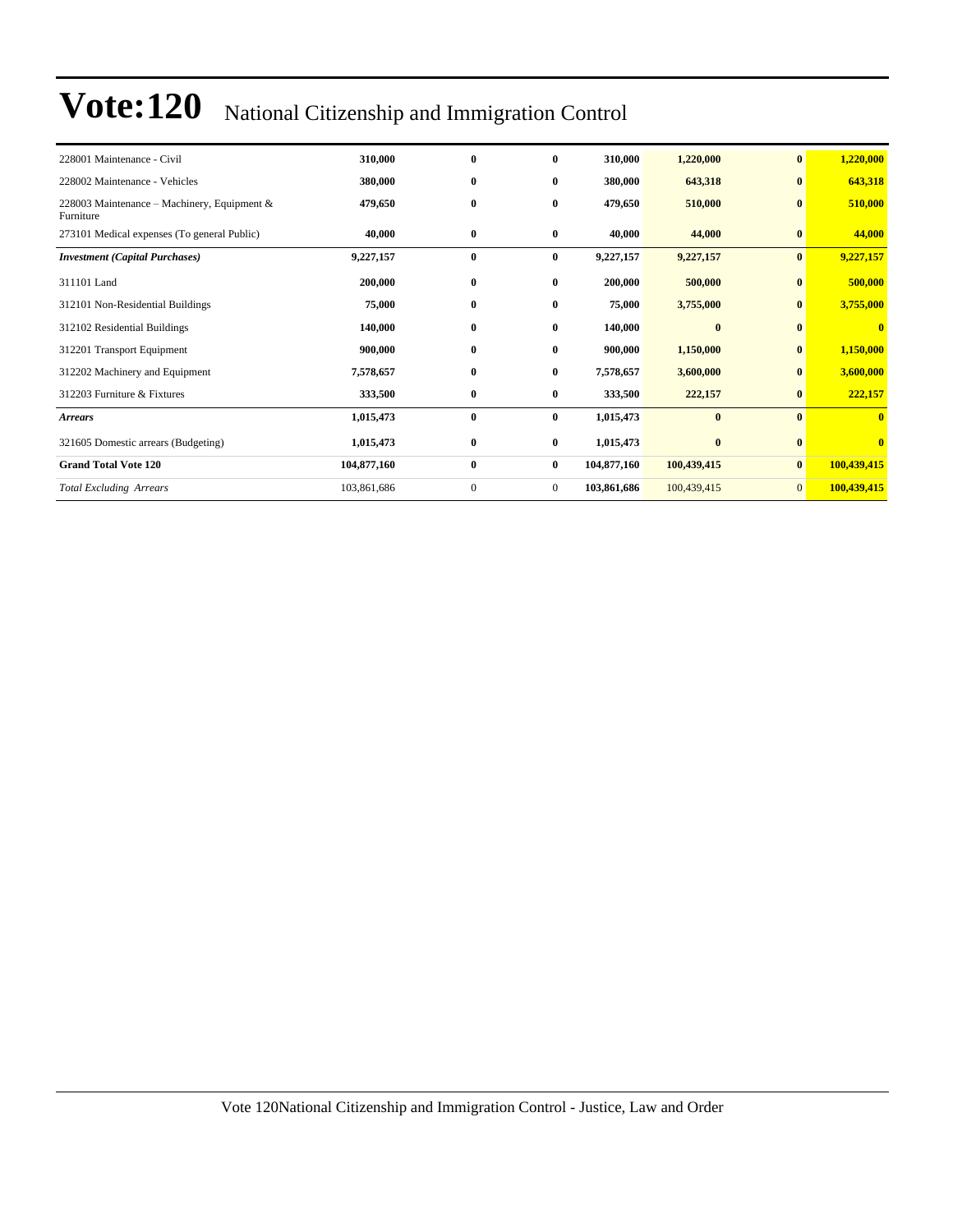### **Table V4: Detailed Estimates by Sub-SubProgramme, Department,Project and Output and Item**

#### *Sub-SubProgrammme 11 Citizenship and Immigration Services*

*Recurrent Budget Estimates*

#### **Department 02 Inspection and Legal Services**

| Thousand Uganda Shillings                                                                       | 2020/21 Approved Budget |                |                  |              | 2021/22 Draft Estimates |              |                         |  |
|-------------------------------------------------------------------------------------------------|-------------------------|----------------|------------------|--------------|-------------------------|--------------|-------------------------|--|
| <b>Outputs Provided</b>                                                                         | Wage                    | Non Wage       | <b>AIA</b>       | <b>Total</b> | Wage                    | Non Wage     | <b>Total</b>            |  |
| Budget Output 121103 Legal advisory, enforcement, compliance and removal of illegal immigrants. |                         |                |                  |              |                         |              |                         |  |
| 211103 Allowances (Inc. Casuals, Temporary)                                                     | $\overline{0}$          | 465,000        | $\mathbf{0}$     | 465,000      | $\mathbf{0}$            | 661,980      | 661,980                 |  |
| 221002 Workshops and Seminars                                                                   | $\overline{0}$          | 50,000         | $\mathbf{0}$     | 50,000       | $\mathbf{0}$            | $\Omega$     | $\overline{\mathbf{0}}$ |  |
| 221003 Staff Training                                                                           | $\overline{0}$          | $\mathbf{0}$   | $\mathbf{0}$     | $\mathbf{0}$ | $\mathbf{0}$            | 47,200       | 47,200                  |  |
| 221007 Books, Periodicals & Newspapers                                                          | $\mathbf{0}$            | 33,599         | $\mathbf{0}$     | 33,599       | $\mathbf{0}$            | 48,000       | 48,000                  |  |
| 221008 Computer supplies and Information Technology (IT)                                        | $\mathbf{0}$            | 30,000         | $\mathbf{0}$     | 30,000       | $\mathbf{0}$            | 80,000       | 80,000                  |  |
| 221009 Welfare and Entertainment                                                                | $\overline{0}$          | 320,000        | $\mathbf{0}$     | 320,000      | $\mathbf{0}$            | 363,280      | 363,280                 |  |
| 221010 Special Meals and Drinks                                                                 | $\overline{0}$          | 100,000        | $\mathbf{0}$     | 100,000      | $\mathbf{0}$            | 100,000      | 100,000                 |  |
| 221011 Printing, Stationery, Photocopying and Binding                                           | $\boldsymbol{0}$        | 35,000         | $\mathbf{0}$     | 35,000       | $\mathbf{0}$            | 54,520       | 54,520                  |  |
| 221012 Small Office Equipment                                                                   | $\overline{0}$          | 30,000         | $\mathbf{0}$     | 30,000       | $\mathbf{0}$            | 60,000       | 60,000                  |  |
| 221017 Subscriptions                                                                            | $\boldsymbol{0}$        | 42,000         | $\boldsymbol{0}$ | 42,000       | $\mathbf{0}$            | 6,000        | 6,000                   |  |
| 222001 Telecommunications                                                                       | $\overline{0}$          | 12,000         | $\mathbf{0}$     | 12,000       | $\mathbf{0}$            | 40,000       | 40,000                  |  |
| 224005 Uniforms, Beddings and Protective Gear                                                   | $\overline{0}$          | $\overline{0}$ | $\overline{0}$   | $\bf{0}$     | $\mathbf{0}$            | 10,000       | 10,000                  |  |
| 225001 Consultancy Services- Short term                                                         | $\overline{0}$          | 20,000         | $\mathbf{0}$     | 20,000       | $\mathbf{0}$            | $\mathbf{0}$ | $\bf{0}$                |  |
| 227001 Travel inland                                                                            | $\overline{0}$          | 380,000        | $\mathbf{0}$     | 380,000      | $\mathbf{0}$            | 326,000      | 326,000                 |  |
| 227002 Travel abroad                                                                            | $\overline{0}$          | 102,789        | $\mathbf{0}$     | 102,789      | $\mathbf{0}$            | 250,960      | 250,960                 |  |
| 227003 Carriage, Haulage, Freight and transport hire                                            | $\boldsymbol{0}$        | $\mathbf{0}$   | $\mathbf{0}$     | $\mathbf{0}$ | $\mathbf{0}$            | 120,000      | 120,000                 |  |
| 227004 Fuel, Lubricants and Oils                                                                | $\overline{0}$          | 310,473        | $\boldsymbol{0}$ | 310,473      | $\mathbf{0}$            | 559,926      | 559,926                 |  |
| 273101 Medical expenses (To general Public)                                                     | $\boldsymbol{0}$        | 40,000         | $\mathbf{0}$     | 40,000       | $\mathbf{0}$            | 44,000       | 44,000                  |  |
| <b>Total Cost of Budget Output 03</b>                                                           | 0                       | 1,970,860      | 0                | 1,970,860    | $\boldsymbol{\theta}$   | 2,771,866    | 2,771,866               |  |
| <b>Total Cost Of Outputs Provided</b>                                                           | $\bf{0}$                | 1,970,860      | $\bf{0}$         | 1,970,860    | $\bf{0}$                | 2,771,866    | 2,771,866               |  |
| <b>Total Cost for Department 02</b>                                                             | $\bf{0}$                | 1,970,860      | $\bf{0}$         | 1,970,860    | $\bf{0}$                | 2,771,866    | 2,771,866               |  |
| <b>Total Excluding Arrears</b>                                                                  | $\overline{0}$          | 1,970,860      | $\mathbf{0}$     | 1,970,860    | $\mathbf{0}$            | 2,771,866    | 2,771,866               |  |

#### **Department 03 Citizenship and Passport Control**

| Thousand Uganda Shillings                                                      | 2020/21 Approved Budget |              |              |              | 2021/22 Draft Estimates |           |              |  |
|--------------------------------------------------------------------------------|-------------------------|--------------|--------------|--------------|-------------------------|-----------|--------------|--|
| <b>Outputs Provided</b>                                                        | Wage                    | Non Wage     | AIA          | <b>Total</b> | Wage                    | Non Wage  | <b>Total</b> |  |
| Budget Output 121101 Citizens facilitated to travel in and out of the country. |                         |              |              |              |                         |           |              |  |
| 211103 Allowances (Inc. Casuals, Temporary)                                    | $\Omega$                | 2,983,667    | $\mathbf{0}$ | 2,983,667    | $\mathbf{0}$            | 4,369,934 | 4,369,934    |  |
| 213001 Medical expenses (To employees)                                         | $\mathbf{0}$            | 224,640      | $\mathbf{0}$ | 224,640      | $\overline{0}$          | 255,360   | 255,360      |  |
| 221002 Workshops and Seminars                                                  | $\mathbf{0}$            | 560,000      | $\mathbf{0}$ | 560,000      | $\overline{0}$          | 816,500   | 816,500      |  |
| 221003 Staff Training                                                          | $\mathbf{0}$            | $\mathbf{0}$ | $\mathbf{0}$ | $\bf{0}$     | $\mathbf{0}$            | 400,000   | 400,000      |  |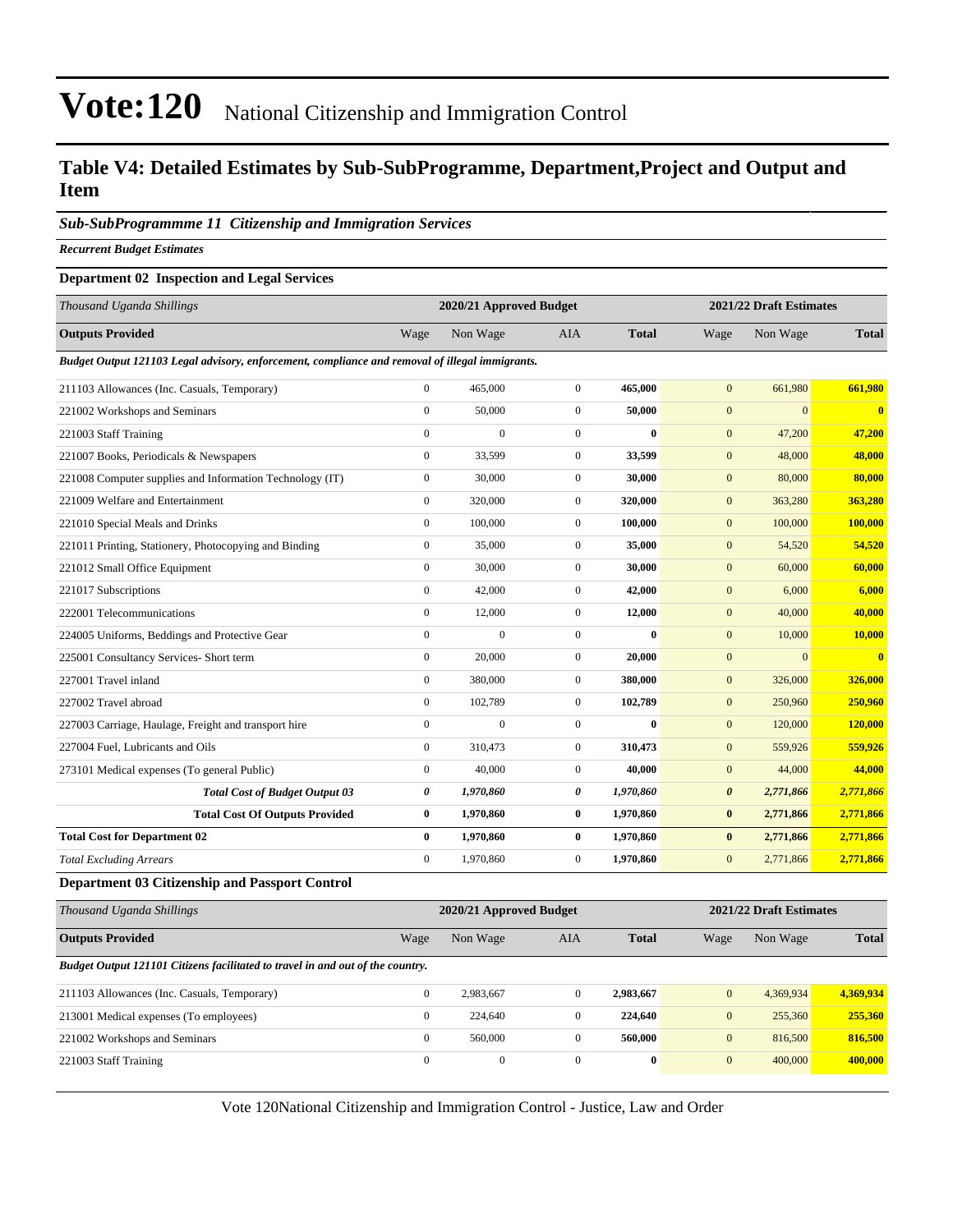| 221007 Books, Periodicals & Newspapers                              | $\boldsymbol{0}$ | 57,423,104              | $\mathbf{0}$     | 57,423,104   | $\mathbf{0}$<br>42,000,000          | 42,000,000     |
|---------------------------------------------------------------------|------------------|-------------------------|------------------|--------------|-------------------------------------|----------------|
| 221008 Computer supplies and Information Technology (IT)            | $\boldsymbol{0}$ | 440,000                 | $\boldsymbol{0}$ | 440,000      | $\mathbf{0}$<br>450,000             | 450,000        |
| 221009 Welfare and Entertainment                                    | $\mathbf{0}$     | 1,001,871               | $\boldsymbol{0}$ | 1,001,871    | $\mathbf{0}$<br>1,558,000           | 1,558,000      |
| 221010 Special Meals and Drinks                                     | $\boldsymbol{0}$ | $\boldsymbol{0}$        | $\boldsymbol{0}$ | $\bf{0}$     | $\mathbf{0}$<br>432,000             | 432,000        |
| 221011 Printing, Stationery, Photocopying and Binding               | $\boldsymbol{0}$ | 350,400                 | $\mathbf{0}$     | 350,400      | $\mathbf{0}$<br>530,000             | 530,000        |
| 221012 Small Office Equipment                                       | $\boldsymbol{0}$ | 230,000                 | $\boldsymbol{0}$ | 230,000      | $\mathbf{0}$<br>566,000             | 566,000        |
| 222001 Telecommunications                                           | $\boldsymbol{0}$ | 220,400                 | $\boldsymbol{0}$ | 220,400      | $\mathbf{0}$<br>159,600             | <b>159,600</b> |
| 222002 Postage and Courier                                          | $\mathbf{0}$     | 300,000                 | $\mathbf{0}$     | 300,000      | $\mathbf{0}$<br>400,000             | 400,000        |
| 222003 Information and communications technology (ICT)              | $\boldsymbol{0}$ | 760,000                 | $\boldsymbol{0}$ | 760,000      | $\mathbf{0}$<br>2,788,499           | 2,788,499      |
| 223003 Rent – (Produced Assets) to private entities                 | $\boldsymbol{0}$ | 842,400                 | $\mathbf{0}$     | 842,400      | $\mathbf{0}$<br>957,600             | 957,600        |
| 223005 Electricity                                                  | $\boldsymbol{0}$ | 70,200                  | $\boldsymbol{0}$ | 70,200       | $\mathbf{0}$<br>94,000              | 94,000         |
| 223006 Water                                                        | $\boldsymbol{0}$ | 56,160                  | $\boldsymbol{0}$ | 56,160       | $\mathbf{0}$<br>94,000              | 94,000         |
| 223007 Other Utilities- (fuel, gas, firewood, charcoal)             | $\mathbf{0}$     | 70,200                  | $\mathbf{0}$     | 70,200       | $\mathbf{0}$<br>96,000              | 96,000         |
| 227001 Travel inland                                                | $\boldsymbol{0}$ | 907,480                 | $\boldsymbol{0}$ | 907,480      | $\mathbf{0}$<br>800,000             | 800,000        |
| 227002 Travel abroad                                                | $\boldsymbol{0}$ | 927,612                 | $\mathbf{0}$     | 927,612      | $\mathbf{0}$<br>1,000,000           | 1,000,000      |
| 227003 Carriage, Haulage, Freight and transport hire                | $\boldsymbol{0}$ | 50,000                  | $\boldsymbol{0}$ | 50,000       | $\mathbf{0}$<br>100,000             | 100.000        |
| 227004 Fuel, Lubricants and Oils                                    | $\boldsymbol{0}$ | 741,182                 | $\boldsymbol{0}$ | 741,182      | $\mathbf{0}$<br>800,000             | 800,000        |
| 228003 Maintenance – Machinery, Equipment & Furniture               | $\boldsymbol{0}$ | 40,000                  | $\mathbf{0}$     | 40,000       | $\mathbf{0}$<br>150,000             | 150,000        |
| <b>Total Cost of Budget Output 01</b>                               | 0                | 68,199,316              | 0                | 68,199,316   | $\boldsymbol{\theta}$<br>58,817,493 | 58,817,493     |
| <b>Budget Output 121109 Aliens Granted Citizenship</b>              |                  |                         |                  |              |                                     |                |
| 211103 Allowances (Inc. Casuals, Temporary)                         | $\boldsymbol{0}$ | 96,403                  | $\boldsymbol{0}$ | 96,403       | $\mathbf{0}$<br>200,000             | 200,000        |
| 221002 Workshops and Seminars                                       | $\boldsymbol{0}$ | 40,940                  | $\boldsymbol{0}$ | 40,940       | $\mathbf{0}$<br>280,000             | 280,000        |
| 221007 Books, Periodicals & Newspapers                              | $\boldsymbol{0}$ | 1,981                   | $\boldsymbol{0}$ | 1,981        | $\mathbf{0}$<br>6,000               | 6,000          |
| 221009 Welfare and Entertainment                                    | $\boldsymbol{0}$ | 116,940                 | $\boldsymbol{0}$ | 116,940      | $\mathbf{0}$<br>240,000             | 240,000        |
| 221011 Printing, Stationery, Photocopying and Binding               | $\boldsymbol{0}$ | 20,000                  | $\boldsymbol{0}$ | 20,000       | $\mathbf{0}$<br>100,000             | 100,000        |
| 222003 Information and communications technology (ICT)              | $\boldsymbol{0}$ | $\boldsymbol{0}$        | $\boldsymbol{0}$ | $\bf{0}$     | $\mathbf{0}$<br>119,000             | 119,000        |
| 227001 Travel inland                                                | $\boldsymbol{0}$ | 65,000                  | $\boldsymbol{0}$ | 65,000       | $\mathbf{0}$<br>74,000              | 74,000         |
| 227002 Travel abroad                                                | $\boldsymbol{0}$ | 139,497                 | $\boldsymbol{0}$ | 139,497      | $\mathbf{0}$<br>600,000             | 600,000        |
| 227004 Fuel, Lubricants and Oils                                    | $\boldsymbol{0}$ | 68,239                  | $\boldsymbol{0}$ | 68,239       | $\mathbf{0}$<br>160,000             | 160,000        |
| <b>Total Cost of Budget Output 09</b>                               | 0                | 549,000                 | 0                | 549,000      | $\boldsymbol{\theta}$<br>1,779,000  | 1,779,000      |
| <b>Total Cost Of Outputs Provided</b>                               | $\bf{0}$         | 68,748,316              | $\bf{0}$         | 68,748,316   | $\bf{0}$<br>60,596,493              | 60,596,493     |
| <b>Total Cost for Department 03</b>                                 | $\bf{0}$         | 68,748,316              | 0                | 68,748,316   | 60,596,493<br>$\bf{0}$              | 60,596,493     |
| <b>Total Excluding Arrears</b>                                      | $\boldsymbol{0}$ | 68,748,316              | $\boldsymbol{0}$ | 68,748,316   | $\boldsymbol{0}$<br>60,596,493      | 60,596,493     |
| <b>Department 04 Immigration Control</b>                            |                  |                         |                  |              |                                     |                |
| Thousand Uganda Shillings                                           |                  | 2020/21 Approved Budget |                  |              | 2021/22 Draft Estimates             |                |
| <b>Outputs Provided</b>                                             | Wage             | Non Wage                | AIA              | <b>Total</b> | Non Wage<br>Wage                    | <b>Total</b>   |
| Budget Output 121102 Facilitated entry, stay and exit of foreigners |                  |                         |                  |              |                                     |                |
| 211103 Allowances (Inc. Casuals, Temporary)                         | $\boldsymbol{0}$ | 564,732                 | $\boldsymbol{0}$ | 564,732      | $\boldsymbol{0}$<br>584,000         | 584,000        |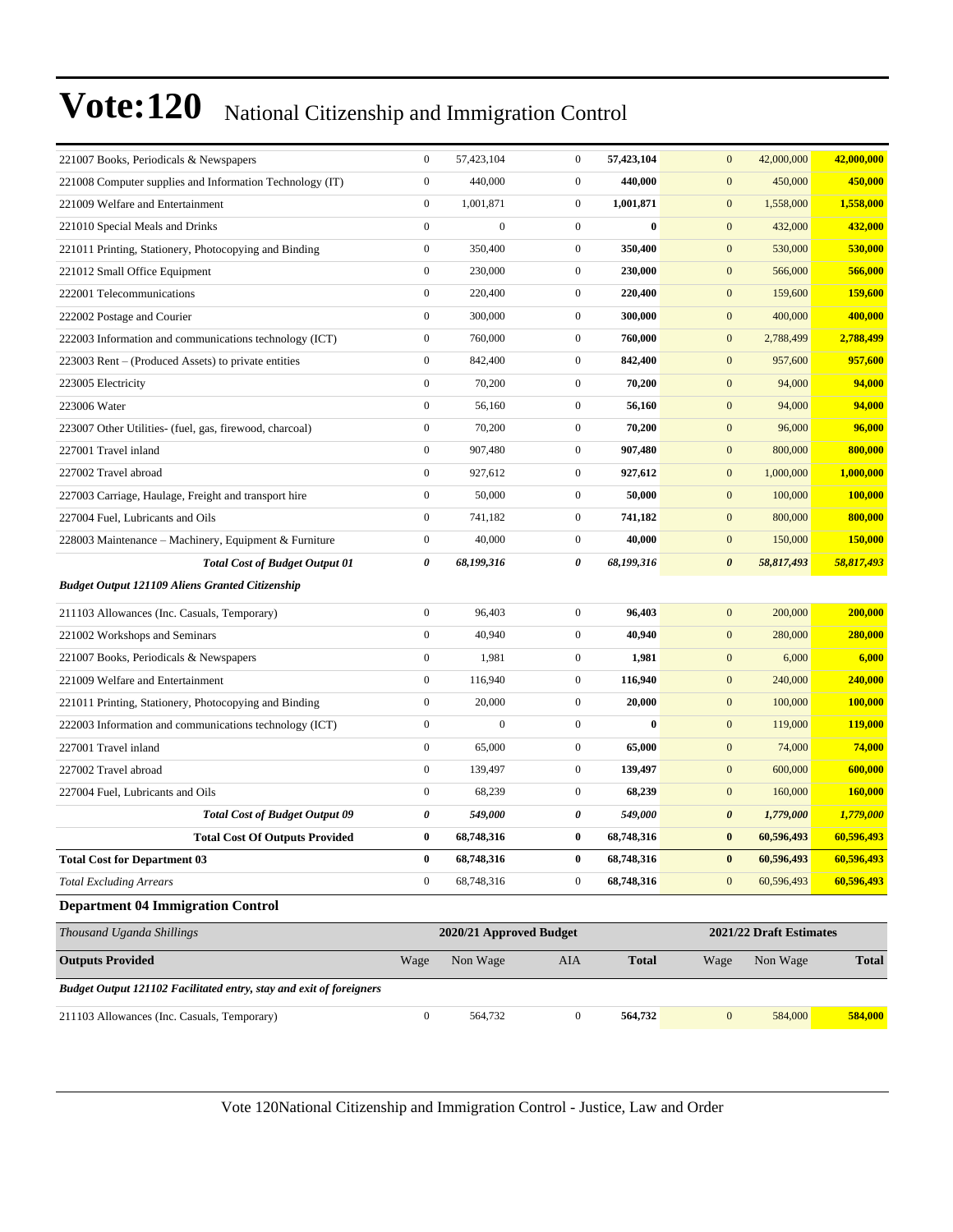| 221002 Workshops and Seminars<br>221003 Staff Training   | $\boldsymbol{0}$<br>$\mathbf{0}$ | 63,200<br>$\boldsymbol{0}$ | $\mathbf{0}$<br>$\overline{0}$ | 63,200<br>$\bf{0}$ | $\mathbf{0}$<br>436,000<br>$\mathbf{0}$<br>200,000 | 436,000<br>200,000 |
|----------------------------------------------------------|----------------------------------|----------------------------|--------------------------------|--------------------|----------------------------------------------------|--------------------|
| 221007 Books, Periodicals & Newspapers                   | $\boldsymbol{0}$                 | 14,400                     | $\mathbf{0}$                   | 14,400             | $\mathbf{0}$<br>65,920                             | 65,920             |
| 221008 Computer supplies and Information Technology (IT) | $\boldsymbol{0}$                 | 2,854,000                  | $\overline{0}$                 | 2,854,000          | $\mathbf{0}$<br>2,115,000                          | 2,115,000          |
| 221009 Welfare and Entertainment                         | $\mathbf{0}$                     | 353,400                    | $\mathbf{0}$                   | 353,400            | $\mathbf{0}$<br>400,000                            | 400,000            |
| 221011 Printing, Stationery, Photocopying and Binding    | $\boldsymbol{0}$                 | 131,000                    | $\mathbf{0}$                   | 131,000            | $\mathbf{0}$<br>497,800                            | 497,800            |
| 221012 Small Office Equipment                            | $\boldsymbol{0}$                 | 465,000                    | $\mathbf{0}$                   | 465,000            | $\bf{0}$<br>199,000                                | <b>199,000</b>     |
| 222001 Telecommunications                                | $\boldsymbol{0}$                 | 24,500                     | $\mathbf{0}$                   | 24,500             | $\mathbf{0}$<br>30,000                             | 30,000             |
| 227001 Travel inland                                     | $\boldsymbol{0}$                 | 150,750                    | $\mathbf{0}$                   | 150,750            | $\mathbf{0}$<br>200,000                            | 200,000            |
| 227002 Travel abroad                                     | $\boldsymbol{0}$                 | 82,658                     | $\mathbf{0}$                   | 82,658             | $\mathbf{0}$<br>150,000                            | 150,000            |
| 227004 Fuel, Lubricants and Oils                         | $\boldsymbol{0}$                 | 252,485                    | $\mathbf{0}$                   | 252,485            | $\mathbf{0}$<br>302,280                            | 302,280            |
| 228003 Maintenance – Machinery, Equipment & Furniture    | $\boldsymbol{0}$                 | 335,650                    | $\mathbf{0}$                   | 335,650            | $\bf{0}$<br>220,000                                | 220,000            |
| <b>Total Cost of Budget Output 02</b>                    | 0                                | 5,291,775                  | 0                              | 5,291,775          | $\boldsymbol{\theta}$<br>5,400,000                 | 5,400,000          |
|                                                          |                                  |                            |                                |                    |                                                    |                    |
| <b>Budget Output 121105 Border Control.</b>              |                                  |                            |                                |                    |                                                    |                    |
| 211103 Allowances (Inc. Casuals, Temporary)              | $\boldsymbol{0}$                 | 724,065                    | $\mathbf{0}$                   | 724,065            | $\mathbf{0}$<br>400,000                            | 400,000            |
| 221008 Computer supplies and Information Technology (IT) | $\boldsymbol{0}$                 | 2,115,000                  | $\boldsymbol{0}$               | 2,115,000          | $\mathbf{0}$<br>2,919,830                          | 2,919,830          |
| 221009 Welfare and Entertainment                         | $\boldsymbol{0}$                 | 447,155                    | $\mathbf{0}$                   | 447,155            | $\mathbf{0}$<br>450,000                            | 450,000            |
| 221010 Special Meals and Drinks                          | $\boldsymbol{0}$                 | $\overline{0}$             | $\overline{0}$                 | $\bf{0}$           | $\mathbf{0}$<br>42,170                             | 42,170             |
| 221011 Printing, Stationery, Photocopying and Binding    | $\boldsymbol{0}$                 | 181,050                    | $\mathbf{0}$                   | 181,050            | $\mathbf{0}$<br>120,000                            | 120,000            |
| 221012 Small Office Equipment                            | $\boldsymbol{0}$                 | $\boldsymbol{0}$           | $\overline{0}$                 | $\bf{0}$           | $\mathbf{0}$<br>168,000                            | 168,000            |
| 222001 Telecommunications                                | $\boldsymbol{0}$                 | 40,000                     | $\boldsymbol{0}$               | 40,000             | $\mathbf{0}$<br>25,000                             | 25,000             |
| 223005 Electricity                                       | $\boldsymbol{0}$                 | 54,000                     | $\mathbf{0}$                   | 54,000             | $\mathbf{0}$<br>50,000                             | 50,000             |
| 223006 Water                                             | $\boldsymbol{0}$                 | 30,292                     | $\overline{0}$                 | 30,292             | $\mathbf{0}$<br>25,000                             | 25,000             |
| 225001 Consultancy Services- Short term                  | $\boldsymbol{0}$                 | $\boldsymbol{0}$           | $\mathbf{0}$                   | $\bf{0}$           | $\mathbf{0}$<br>100,000                            | 100,000            |
| 227001 Travel inland                                     | $\boldsymbol{0}$                 | 724,550                    | $\mathbf{0}$                   | 724,550            | $\mathbf{0}$<br>600,000                            | 600,000            |
| 227002 Travel abroad                                     | $\boldsymbol{0}$                 | 122,850                    | $\mathbf{0}$                   | 122,850            | $\mathbf{0}$<br>130,000                            | <b>130,000</b>     |
| 227004 Fuel, Lubricants and Oils                         | $\boldsymbol{0}$                 | 289,350                    | $\mathbf{0}$                   | 289,350            | $\mathbf{0}$<br>300,000                            | 300,000            |
| 228001 Maintenance - Civil                               | $\boldsymbol{0}$                 | $\overline{0}$             | $\overline{0}$                 | $\bf{0}$           | $\mathbf{0}$<br>370,000                            | 370,000            |
| <b>Total Cost of Budget Output 05</b>                    | 0                                | 4,728,312                  | 0                              | 4,728,312          | $\boldsymbol{\theta}$<br>5,700,000                 | 5,700,000          |
| <b>Budget Output 121110 Support to Clusters</b>          |                                  |                            |                                |                    |                                                    |                    |
| 211103 Allowances (Inc. Casuals, Temporary)              | $\boldsymbol{0}$                 | 179,440                    | $\boldsymbol{0}$               | 179,440            | 150,000<br>$\boldsymbol{0}$                        | 150,000            |
| 221011 Printing, Stationery, Photocopying and Binding    | $\boldsymbol{0}$                 | 56,500                     | 0                              | 56,500             | $\mathbf{0}$<br>83,500                             | 83,500             |
| 221012 Small Office Equipment                            | $\boldsymbol{0}$                 | 20,594                     | $\boldsymbol{0}$               | 20,594             | $\mathbf{0}$<br>10,500                             | 10,500             |
| 222003 Information and communications technology (ICT)   | $\boldsymbol{0}$                 | 53,100                     | $\boldsymbol{0}$               | 53,100             | $\boldsymbol{0}$<br>20,380                         | 20,380             |
| 227002 Travel abroad                                     | $\boldsymbol{0}$                 | 139,658                    | $\boldsymbol{0}$               | 139,658            | $\mathbf{0}$<br>100,000                            | 100,000            |
| 227004 Fuel, Lubricants and Oils                         | $\boldsymbol{0}$                 | 135,001                    | $\boldsymbol{0}$               | 135,001            | $\mathbf{0}$<br>140,000                            | 140,000            |
| <b>Total Cost of Budget Output 10</b>                    | $\pmb{\theta}$                   | 584,293                    | 0                              | 584,293            | $\boldsymbol{\theta}$<br>504,380                   | 504,380            |
| <b>Total Cost Of Outputs Provided</b>                    | $\bf{0}$                         | 10,604,380                 | $\bf{0}$                       | 10,604,380         | $\bf{0}$<br>11,604,380                             | 11,604,380         |
| <b>Total Cost for Department 04</b>                      | $\bf{0}$                         | 10,604,380                 | $\bf{0}$                       | 10,604,380         | $\bf{0}$<br>11,604,380                             | 11,604,380         |
| <b>Total Excluding Arrears</b>                           | $\boldsymbol{0}$                 | 10,604,380                 | $\boldsymbol{0}$               | 10,604,380         | $\mathbf{0}$<br>11,604,380                         | 11,604,380         |
| <b>Development Budget Estimates</b>                      |                                  |                            |                                |                    |                                                    |                    |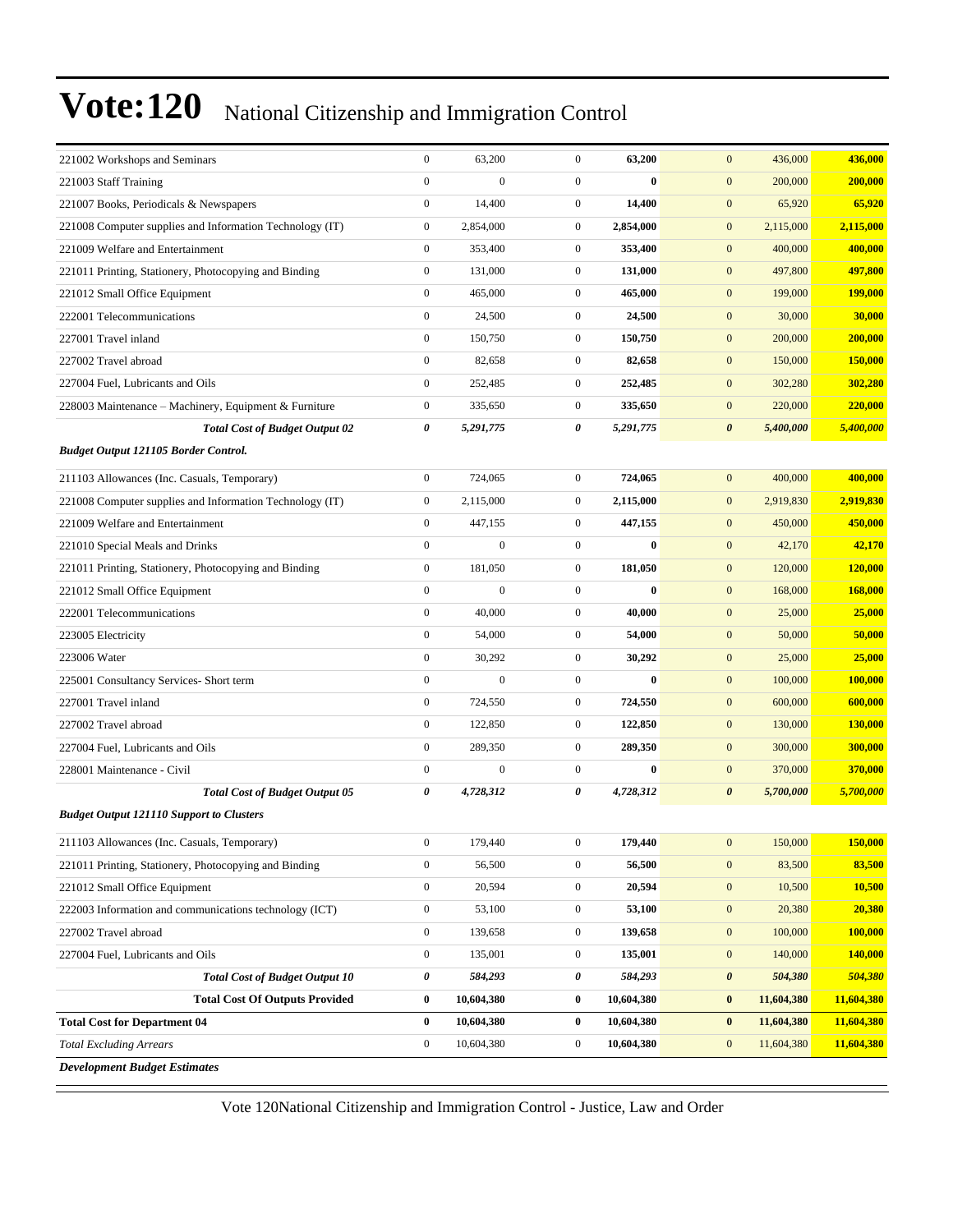| Project 1671 Retooling the National Citizenship and Immigration Control               |                               |                         |                       |              |                               |                         |                       |
|---------------------------------------------------------------------------------------|-------------------------------|-------------------------|-----------------------|--------------|-------------------------------|-------------------------|-----------------------|
| Thousand Uganda Shillings                                                             |                               | 2020/21 Approved Budget |                       |              |                               | 2021/22 Draft Estimates |                       |
| <b>Capital Purchases</b>                                                              | GoU Dev't External Fin        |                         | <b>AIA</b>            | <b>Total</b> | <b>GoU Dev't External Fin</b> |                         | <b>Total</b>          |
| <b>Budget Output 121171 Acquisition of Land by Government</b>                         |                               |                         |                       |              |                               |                         |                       |
| 311101 Land                                                                           | 200,000                       | $\boldsymbol{0}$        | $\boldsymbol{0}$      | 200,000      | 500,000                       | $\boldsymbol{0}$        | 500,000               |
| <b>Total Cost Of Budget Output 121171</b>                                             | 200,000                       | 0                       | $\boldsymbol{\theta}$ | 200,000      | 500,000                       | $\boldsymbol{\theta}$   | 500,000               |
| <b>Budget Output 121172 Government Buildings and Administrative Infrastructure</b>    |                               |                         |                       |              |                               |                         |                       |
| 312101 Non-Residential Buildings                                                      | 75,000                        | $\boldsymbol{0}$        | $\boldsymbol{0}$      | 75,000       | 3,755,000                     | $\boldsymbol{0}$        | 3,755,000             |
| 312102 Residential Buildings                                                          | 140,000                       | $\boldsymbol{0}$        | $\boldsymbol{0}$      | 140,000      | $\mathbf{0}$                  | $\overline{0}$          | $\bf{0}$              |
| <b>Total Cost Of Budget Output 121172</b>                                             | 215,000                       | 0                       | 0                     | 215,000      | 3,755,000                     | 0                       | 3,755,000             |
| <b>Budget Output 121175 Purchase of Motor Vehicles and Other Transport Equipment</b>  |                               |                         |                       |              |                               |                         |                       |
| 312201 Transport Equipment                                                            | 900,000                       | $\boldsymbol{0}$        | $\boldsymbol{0}$      | 900,000      | 1,150,000                     | $\boldsymbol{0}$        | 1,150,000             |
| <b>Total Cost Of Budget Output 121175</b>                                             | 900,000                       | 0                       | $\boldsymbol{\theta}$ | 900,000      | 1,150,000                     | $\boldsymbol{\theta}$   | 1,150,000             |
| <b>Budget Output 121176 Purchase of Office and ICT Equipment, including Software</b>  |                               |                         |                       |              |                               |                         |                       |
| 312202 Machinery and Equipment                                                        | 7,578,657                     | $\boldsymbol{0}$        | $\boldsymbol{0}$      | 7,578,657    | 3,600,000                     | $\boldsymbol{0}$        | 3,600,000             |
| <b>Total Cost Of Budget Output 121176</b>                                             | 7,578,657                     | 0                       | $\boldsymbol{\theta}$ | 7,578,657    | 3,600,000                     | $\boldsymbol{\theta}$   | 3,600,000             |
| <b>Budget Output 121178 Purchase of Office and Residential Furniture and Fittings</b> |                               |                         |                       |              |                               |                         |                       |
| 312203 Furniture & Fixtures                                                           | 333,500                       | $\boldsymbol{0}$        | $\boldsymbol{0}$      | 333,500      | 222,157                       | $\boldsymbol{0}$        | 222,157               |
| <b>Total Cost Of Budget Output 121178</b>                                             | 333,500                       | 0                       | 0                     | 333,500      | 222,157                       | $\pmb{\theta}$          | 222,157               |
| <b>Total Cost for Capital Purchases</b>                                               | 9,227,157                     | $\boldsymbol{0}$        | $\boldsymbol{0}$      | 9,227,157    | 9,227,157                     | $\mathbf{0}$            | 9,227,157             |
| <b>Arrears</b>                                                                        | <b>GoU Dev't External Fin</b> |                         | AIA                   | <b>Total</b> | GoU Dev't External Fin        |                         | <b>Total</b>          |
| <b>Budget Output 121199 Arrears</b>                                                   |                               |                         |                       |              |                               |                         |                       |
| 321605 Domestic arrears (Budgeting)                                                   | 1,012,929                     | $\boldsymbol{0}$        | $\boldsymbol{0}$      | 1,012,929    | $\mathbf{0}$                  | $\boldsymbol{0}$        | $\bf{0}$              |
| <b>Total Cost Of Budget Output 121199</b>                                             | 1,012,929                     | 0                       | 0                     | 1,012,929    | $\boldsymbol{\theta}$         | $\boldsymbol{\theta}$   | $\boldsymbol{\theta}$ |
| <b>Total Cost for Arrears</b>                                                         | 1,012,929                     | $\boldsymbol{0}$        | $\boldsymbol{0}$      | 1,012,929    | $\mathbf{0}$                  | $\boldsymbol{0}$        | $\bf{0}$              |
| <b>Total Cost for Project: 1671</b>                                                   | 10,240,086                    | $\boldsymbol{0}$        | $\boldsymbol{0}$      | 10,240,086   | 9,227,157                     | $\boldsymbol{0}$        | 9,227,157             |
| <b>Total Excluding Arrears</b>                                                        | 9,227,157                     | $\boldsymbol{0}$        | $\boldsymbol{0}$      | 9,227,157    | 9,227,157                     | $\overline{0}$          | 9,227,157             |
|                                                                                       | GoU                           | <b>External Fin</b>     | <b>AIA</b>            | <b>Total</b> | GoU                           | <b>External Fin</b>     | <b>Total</b>          |
| <b>Total Cost for Sub-SubProgramme 11</b>                                             | 91,563,641                    | $\bf{0}$                | $\bf{0}$              | 91.563.641   | 84,199,896                    | $\bf{0}$                | 84,199,896            |
| <b>Total Excluding Arrears</b>                                                        | 90,550,713                    | $\boldsymbol{0}$        | $\boldsymbol{0}$      | 90,550,713   | 84,199,896                    | $\mathbf{0}$            | 84,199,896            |
| Sub-SubProgrammme 25 General administration, planning, policy and support services    |                               |                         |                       |              |                               |                         |                       |
| <b>Recurrent Budget Estimates</b>                                                     |                               |                         |                       |              |                               |                         |                       |
| Department 01 Office of the Director                                                  |                               |                         |                       |              |                               |                         |                       |
| Thousand Uganda Shillings                                                             |                               | 2020/21 Approved Budget |                       |              |                               | 2021/22 Draft Estimates |                       |
| <b>Outputs Provided</b>                                                               | Wage                          | Non Wage                | AIA                   | <b>Total</b> | Wage                          | Non Wage                | <b>Total</b>          |
| Budget Output 122501 Policy, monitoring and public relations.                         |                               |                         |                       |              |                               |                         |                       |
| 211103 Allowances (Inc. Casuals, Temporary)                                           | $\boldsymbol{0}$              | 309,000                 | $\boldsymbol{0}$      | 309,000      | $\mathbf{0}$                  | 309,000                 | 309,000               |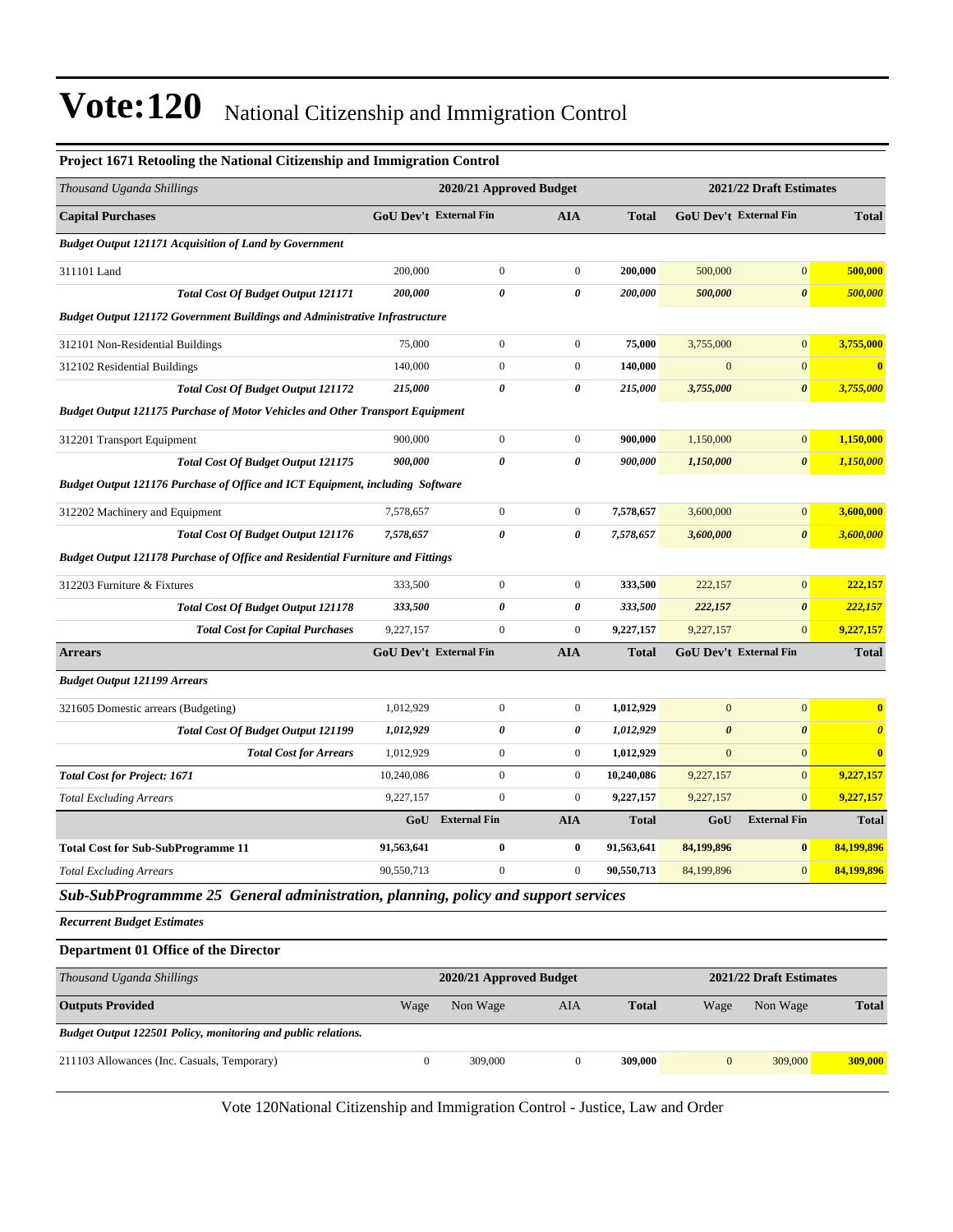| 221001 Advertising and Public Relations                             | $\boldsymbol{0}$ | 568,291          | $\mathbf{0}$     | 568,291   | $\mathbf{0}$<br>523,770            | 523,770   |
|---------------------------------------------------------------------|------------------|------------------|------------------|-----------|------------------------------------|-----------|
| 221002 Workshops and Seminars                                       | $\boldsymbol{0}$ | 73,000           | $\boldsymbol{0}$ | 73,000    | $\boldsymbol{0}$<br>72,000         | 72,000    |
| 221006 Commissions and related charges                              | $\boldsymbol{0}$ | 1,060,096        | $\mathbf{0}$     | 1,060,096 | $\boldsymbol{0}$<br>1,144,641      | 1.144.641 |
| 221007 Books, Periodicals & Newspapers                              | $\boldsymbol{0}$ | 10,000           | $\boldsymbol{0}$ | 10,000    | $\mathbf{0}$<br>10,000             | 10,000    |
| 221008 Computer supplies and Information Technology (IT)            | $\boldsymbol{0}$ | 104,800          | $\mathbf{0}$     | 104,800   | $\boldsymbol{0}$<br>75,000         | 75,000    |
| 221009 Welfare and Entertainment                                    | $\boldsymbol{0}$ | 170,000          | $\mathbf{0}$     | 170,000   | $\mathbf{0}$<br>170,000            | 170,000   |
| 221010 Special Meals and Drinks                                     | $\boldsymbol{0}$ | $\boldsymbol{0}$ | $\mathbf{0}$     | $\bf{0}$  | $\boldsymbol{0}$<br>350,000        | 350,000   |
| 221011 Printing, Stationery, Photocopying and Binding               | $\boldsymbol{0}$ | 65,049           | $\mathbf{0}$     | 65,049    | $\boldsymbol{0}$<br>136,000        | 136,000   |
| 221012 Small Office Equipment                                       | $\boldsymbol{0}$ | 40,000           | $\boldsymbol{0}$ | 40,000    | $\mathbf{0}$<br>40,000             | 40,000    |
| 221016 IFMS Recurrent costs                                         | $\boldsymbol{0}$ | 65,000           | $\boldsymbol{0}$ | 65,000    | $\boldsymbol{0}$<br>65,000         | 65,000    |
| 222001 Telecommunications                                           | $\boldsymbol{0}$ | 18,800           | $\mathbf{0}$     | 18,800    | $\mathbf{0}$<br>92,000             | 92,000    |
| 222003 Information and communications technology (ICT)              | $\boldsymbol{0}$ | 50,000           | $\mathbf{0}$     | 50,000    | $\boldsymbol{0}$<br>50,000         | 50,000    |
| 223003 Rent – (Produced Assets) to private entities                 | $\boldsymbol{0}$ | 60,000           | $\boldsymbol{0}$ | 60,000    | $\boldsymbol{0}$<br>100,000        | 100,000   |
| 223004 Guard and Security services                                  | $\boldsymbol{0}$ | 100,000          | $\boldsymbol{0}$ | 100,000   | $\boldsymbol{0}$<br>200,000        | 200,000   |
| 223005 Electricity                                                  | $\boldsymbol{0}$ | 388,860          | $\boldsymbol{0}$ | 388,860   | $\mathbf{0}$<br>388,600            | 388,600   |
| 223006 Water                                                        | $\boldsymbol{0}$ | 93,750           | $\mathbf{0}$     | 93,750    | $\mathbf{0}$<br>93,750             | 93,750    |
| 224001 Medical Supplies                                             | $\boldsymbol{0}$ | $\boldsymbol{0}$ | $\boldsymbol{0}$ | $\bf{0}$  | $\boldsymbol{0}$<br>1,300,000      | 1,300,000 |
| 224004 Cleaning and Sanitation                                      | $\boldsymbol{0}$ | 72,000           | $\mathbf{0}$     | 72,000    | $\boldsymbol{0}$<br>100,000        | 100,000   |
| 225001 Consultancy Services- Short term                             | $\boldsymbol{0}$ | 252,660          | $\boldsymbol{0}$ | 252,660   | $\mathbf{0}$<br>70,000             | 70,000    |
| 227001 Travel inland                                                | $\mathbf{0}$     | 116,683          | $\mathbf{0}$     | 116,683   | $\boldsymbol{0}$<br>80,000         | 80,000    |
| 227002 Travel abroad                                                | $\boldsymbol{0}$ | 382,973          | $\mathbf{0}$     | 382,973   | $\mathbf{0}$<br>380,000            | 380,000   |
| 227004 Fuel, Lubricants and Oils                                    | $\boldsymbol{0}$ | 300,000          | $\mathbf{0}$     | 300,000   | $\boldsymbol{0}$<br>300,000        | 300,000   |
| 228001 Maintenance - Civil                                          | $\boldsymbol{0}$ | 310,000          | $\boldsymbol{0}$ | 310,000   | $\boldsymbol{0}$<br>850,000        | 850,000   |
| 228002 Maintenance - Vehicles                                       | $\boldsymbol{0}$ | 380,000          | $\boldsymbol{0}$ | 380,000   | $\mathbf{0}$<br>643,318            | 643,318   |
| 228003 Maintenance - Machinery, Equipment & Furniture               | $\boldsymbol{0}$ | 104,000          | $\mathbf{0}$     | 104,000   | $\mathbf{0}$<br>140,000            | 140,000   |
| <b>Total Cost of Budget Output 01</b>                               | 0                | 5,094,962        | 0                | 5,094,962 | 7,683,079<br>$\boldsymbol{\theta}$ | 7,683,079 |
| Budget Output 122502 Internal Audit Improved                        |                  |                  |                  |           |                                    |           |
| 211103 Allowances (Inc. Casuals, Temporary)                         | $\boldsymbol{0}$ | 63,000           | $\boldsymbol{0}$ | 63,000    | $\mathbf{0}$<br>60,000             | 60,000    |
| 221007 Books, Periodicals & Newspapers                              | $\boldsymbol{0}$ | 2,000            | $\boldsymbol{0}$ | 2,000     | $\mathbf{0}$<br>2,000              | 2,000     |
| 221008 Computer supplies and Information Technology (IT)            | $\boldsymbol{0}$ | 7,000            | $\boldsymbol{0}$ | 7,000     | $\mathbf{0}$<br>7,000              | 7,000     |
| 221009 Welfare and Entertainment                                    | $\mathbf{0}$     | 20,000           | $\mathbf{0}$     | 20,000    | $\mathbf{0}$<br>20,000             | 20,000    |
| 221011 Printing, Stationery, Photocopying and Binding               | $\mathbf{0}$     | 4,083            | $\boldsymbol{0}$ | 4,083     | $\boldsymbol{0}$<br>4,000          | 4,000     |
| 221012 Small Office Equipment                                       | $\boldsymbol{0}$ | 3,600            | $\boldsymbol{0}$ | 3,600     | $\boldsymbol{0}$<br>3,000          | 3,000     |
| 222001 Telecommunications                                           | $\boldsymbol{0}$ | 2,600            | $\boldsymbol{0}$ | 2,600     | $\boldsymbol{0}$<br>2,200          | 2,200     |
| 227001 Travel inland                                                | $\mathbf{0}$     | 46,262           | $\boldsymbol{0}$ | 46,262    | $\boldsymbol{0}$<br>45,000         | 45,000    |
| 227002 Travel abroad                                                | $\mathbf{0}$     | 21,479           | $\boldsymbol{0}$ | 21,479    | $\boldsymbol{0}$<br>20,000         | 20,000    |
| 227004 Fuel, Lubricants and Oils                                    | $\boldsymbol{0}$ | 60,000           | $\boldsymbol{0}$ | 60,000    | $\mathbf{0}$<br>30,000             | 30,000    |
| <b>Total Cost of Budget Output 02</b>                               | 0                | 230,024          | 0                | 230,024   | $\boldsymbol{\theta}$<br>193,200   | 193,200   |
| <b>Budget Output 122504 Support to Regional Immigration Offices</b> |                  |                  |                  |           |                                    |           |
| 211103 Allowances (Inc. Casuals, Temporary)                         | $\boldsymbol{0}$ | 256,364          | $\boldsymbol{0}$ | 256,364   | $\mathbf{0}$<br>246,000            | 246,000   |
| 221002 Workshops and Seminars                                       | $\boldsymbol{0}$ | 33,000           | $\boldsymbol{0}$ | 33,000    | 33,000<br>$\mathbf{0}$             | 33,000    |
|                                                                     |                  |                  |                  |           |                                    |           |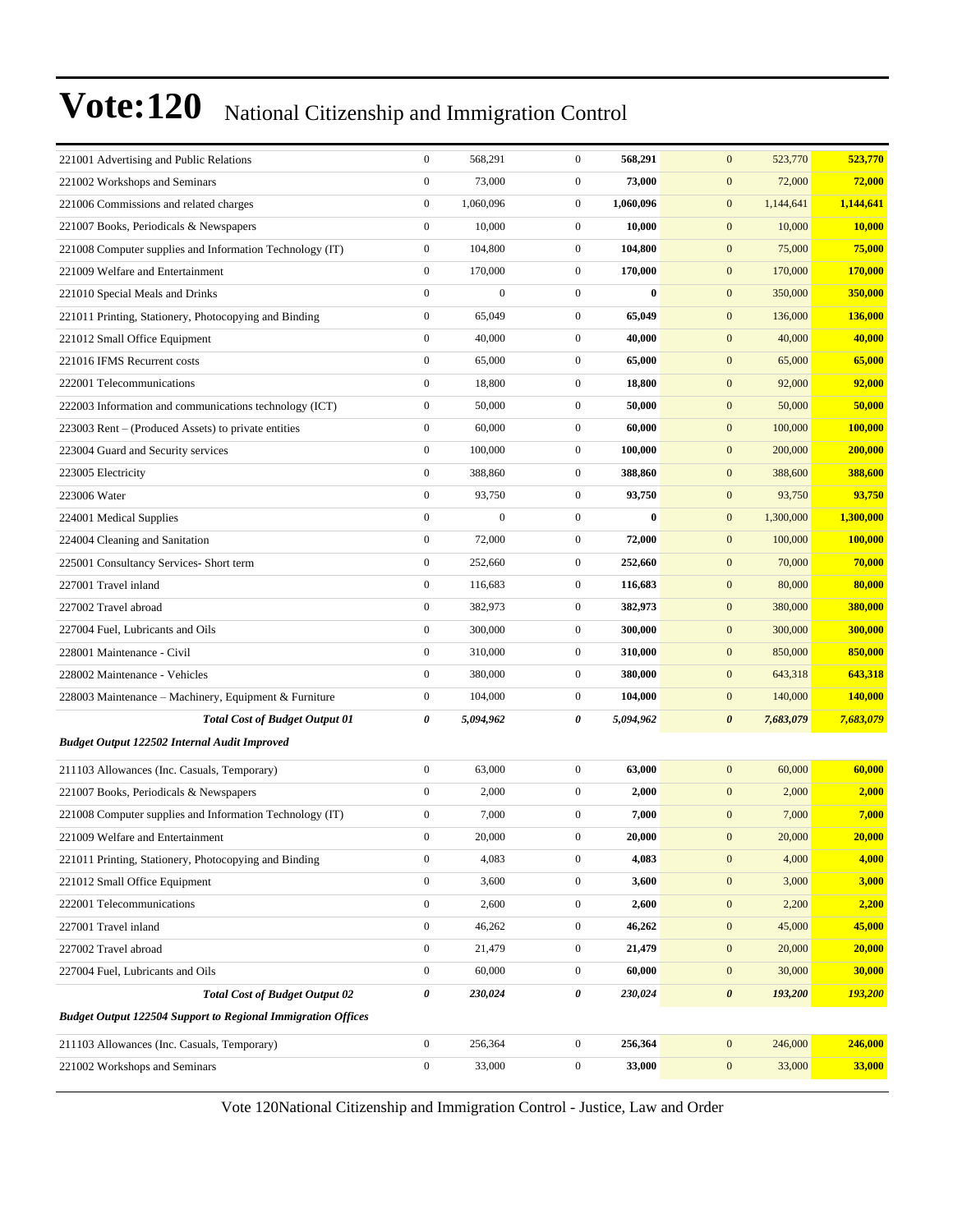| 221007 Books, Periodicals & Newspapers                         | $\boldsymbol{0}$      | 7,260          | $\boldsymbol{0}$ | 7,260      | $\mathbf{0}$          | 7,000          | 7,000          |
|----------------------------------------------------------------|-----------------------|----------------|------------------|------------|-----------------------|----------------|----------------|
| 221008 Computer supplies and Information Technology (IT)       | $\mathbf{0}$          | 58,000         | $\boldsymbol{0}$ | 58,000     | $\mathbf{0}$          | 50,000         | 50,000         |
| 221009 Welfare and Entertainment                               | $\mathbf{0}$          | 170,000        | $\mathbf{0}$     | 170,000    | $\boldsymbol{0}$      | 150,000        | 150,000        |
| 221011 Printing, Stationery, Photocopying and Binding          | $\mathbf{0}$          | 28,996         | $\boldsymbol{0}$ | 28,996     | $\mathbf{0}$          | 28,900         | 28,900         |
| 221012 Small Office Equipment                                  | $\boldsymbol{0}$      | 15,000         | $\mathbf{0}$     | 15,000     | $\mathbf{0}$          | 15,000         | 15,000         |
| 222003 Information and communications technology (ICT)         | $\boldsymbol{0}$      | 26,400         | $\boldsymbol{0}$ | 26,400     | $\mathbf{0}$          | 26,000         | 26,000         |
| 227001 Travel inland                                           | $\boldsymbol{0}$      | 55,238         | $\boldsymbol{0}$ | 55,238     | $\boldsymbol{0}$      | 55,000         | 55,000         |
| 227004 Fuel, Lubricants and Oils                               | $\mathbf{0}$          | 178,109        | $\boldsymbol{0}$ | 178,109    | $\mathbf{0}$          | 172,000        | 172,000        |
| <b>Total Cost of Budget Output 04</b>                          | $\boldsymbol{\theta}$ | 828,367        | $\pmb{\theta}$   | 828,367    | $\boldsymbol{\theta}$ | 782,900        | 782,900        |
| <b>Budget Output 122519 Human Resource Management Services</b> |                       |                |                  |            |                       |                |                |
| 211101 General Staff Salaries                                  | 4,417,489             | $\overline{0}$ | $\boldsymbol{0}$ | 4,417,489  | 5,244,171             | $\overline{0}$ | 5,244,171      |
| 211103 Allowances (Inc. Casuals, Temporary)                    | $\boldsymbol{0}$      | 48,000         | $\boldsymbol{0}$ | 48,000     | $\mathbf{0}$          | $\overline{0}$ | $\bf{0}$       |
| 212102 Pension for General Civil Service                       | $\boldsymbol{0}$      | 296,371        | $\boldsymbol{0}$ | 296,371    | $\mathbf{0}$          | 316,680        | 316,680        |
| 213001 Medical expenses (To employees)                         | $\boldsymbol{0}$      | 192,000        | $\boldsymbol{0}$ | 192,000    | $\boldsymbol{0}$      | 99,271         | 99,271         |
| 213002 Incapacity, death benefits and funeral expenses         | $\mathbf{0}$          | 140,000        | $\boldsymbol{0}$ | 140,000    | $\mathbf{0}$          | 140,000        | 140,000        |
| 213004 Gratuity Expenses                                       | $\mathbf{0}$          | 272,272        | $\boldsymbol{0}$ | 272,272    | $\mathbf{0}$          | 304,692        | 304,692        |
| 221003 Staff Training                                          | $\boldsymbol{0}$      | 468,000        | $\boldsymbol{0}$ | 468,000    | $\mathbf{0}$          | 223,000        | 223,000        |
| 221009 Welfare and Entertainment                               | $\boldsymbol{0}$      | 29,301         | $\boldsymbol{0}$ | 29,301     | $\mathbf{0}$          | 155,000        | 155,000        |
| 221011 Printing, Stationery, Photocopying and Binding          | $\mathbf{0}$          | 22,688         | $\boldsymbol{0}$ | 22,688     | $\boldsymbol{0}$      | 28,000         | 28,000         |
| 221020 IPPS Recurrent Costs                                    | $\mathbf{0}$          | 50,000         | $\mathbf{0}$     | 50,000     | $\mathbf{0}$          | 50,000         | 50,000         |
| 224005 Uniforms, Beddings and Protective Gear                  | $\overline{0}$        | 713,526        | $\boldsymbol{0}$ | 713,526    | $\mathbf{0}$          | 713,526        | 713,526        |
| 225001 Consultancy Services- Short term                        | $\boldsymbol{0}$      | 150,000        | $\boldsymbol{0}$ | 150,000    | $\mathbf{0}$          | 70,000         | 70,000         |
| 227001 Travel inland                                           | $\overline{0}$        | $\overline{0}$ | $\boldsymbol{0}$ | $\bf{0}$   | $\overline{0}$        | 20,000         | 20,000         |
| 227003 Carriage, Haulage, Freight and transport hire           | $\mathbf{0}$          | 214,355        | $\boldsymbol{0}$ | 214,355    | $\mathbf{0}$          | 80,000         | 80,000         |
| <b>Total Cost of Budget Output 19</b>                          | 4,417,489             | 2,596,514      | 0                | 7,014,003  | 5,244,171             | 2,200,169      | 7,444,340      |
| <b>Budget Output 122520 Records Management Services</b>        |                       |                |                  |            |                       |                |                |
| 211103 Allowances (Inc. Casuals, Temporary)                    | $\mathbf{0}$          | 48,000         | $\boldsymbol{0}$ | 48,000     | $\overline{0}$        | 48,000         | 48,000         |
| 221008 Computer supplies and Information Technology (IT)       | $\mathbf{0}$          | 25,000         | $\boldsymbol{0}$ | 25,000     | $\mathbf{0}$          | 20,000         | 20,000         |
| 221009 Welfare and Entertainment                               | $\overline{0}$        | 20,000         | $\boldsymbol{0}$ | 20,000     | $\mathbf{0}$          | 20,000         | 20,000         |
| 221011 Printing, Stationery, Photocopying and Binding          | $\boldsymbol{0}$      | 24,454         | $\mathbf{0}$     | 24,454     | $\mathbf{0}$          | 22,000         | 22,000         |
| 221012 Small Office Equipment                                  | $\mathbf{0}$          | 2,000          | $\mathbf{0}$     | 2,000      | $\overline{0}$        | 2,000          | 2,000          |
| 227001 Travel inland                                           | $\boldsymbol{0}$      | 24,164         | $\boldsymbol{0}$ | 24,164     | $\mathbf{0}$          | 24,000         | 24,000         |
| <b>Total Cost of Budget Output 20</b>                          | $\boldsymbol{\theta}$ | 143,618        | 0                | 143,618    | $\boldsymbol{\theta}$ | 136,000        | <b>136,000</b> |
| <b>Total Cost Of Outputs Provided</b>                          | 4,417,489             | 8,893,485      | $\bf{0}$         | 13,310,974 | 5,244,171             | 10,995,348     | 16,239,519     |